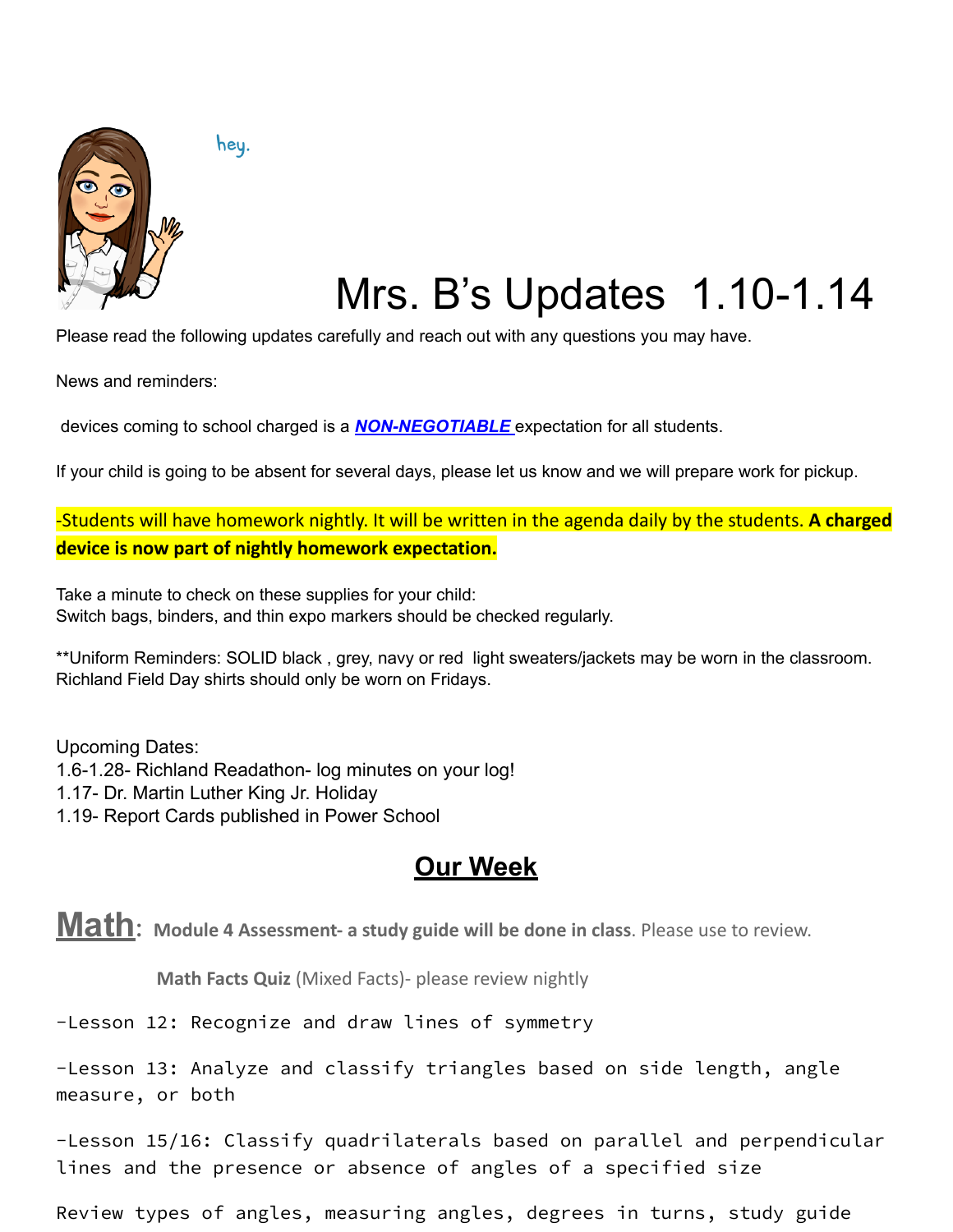-Students will have homework nightly. It will be written in the agenda daily by the students. A charged device is now part of nightly homework expectation.

-Thin , black dry erase markers are used daily. It is the expectation that all students have one. Please consider sending some to school, as students used the supply during the first semester.

-Fact quizzes will continue for the duration of this semester with all students taking Mixed Facts. Please remember that no make up quizzes will be given. **Mastery of multiplication facts is crucial for Module 5 - Fractions.**

## **ELA**: **Reading/Language Arts:**

Reading:

Reading-RL 4.5 - Explain the major differences between poems, drama, and prose, and refer to the structural elements of poems (e.g., verse, rhythm, meter) and drama (e.g., cast of characters, settings, descriptions, dialogue, stage directions) when writing or speaking about a text.

SWBAT identify the major differences between poems, drama, and prose IOT refer to the structural elements of poems and drama when speaking or writing about a text.

Grammar-Pronouns and Antecedents

Spelling-Inflected Endings

Tasted ripping forced flipping tapped

Flipped tapped scared flagged ripped

Skipped tapping saved skipping scaring

Flagging discussed saving tasting forcing

Discussing bedspread desktop snowstorm Outwitted

### **Social Studies**: **4-01 Chapter 10- Andrew Jackson**

#### **Assignments are linked on [Assignments](https://schools.scsk12.org/Page/14428) Tab of my page on the Richland Website** Monday: [Flashcards](https://docs.google.com/presentation/d/1ctWShCTzmtNeqkx0yHBpdB_l2fHBrvYZ/edit?usp=sharing&ouid=108253847898517478753&rtpof=true&sd=true) Chapter 10- These should be done by Wednesday and may be sent home for homework as needed **Begin Study Guide [Questions](https://docs.google.com/document/d/1oXAZC_n47ndE2Lh4LGI9MO8jI5YYw1qiHU9lDI5rTR4/edit?usp=sharing) Chapter 10**

Tuesday: Vocabulary Review-Kahoot Study Guide Questions Chapter 10 Andrew Jackson BrainPop